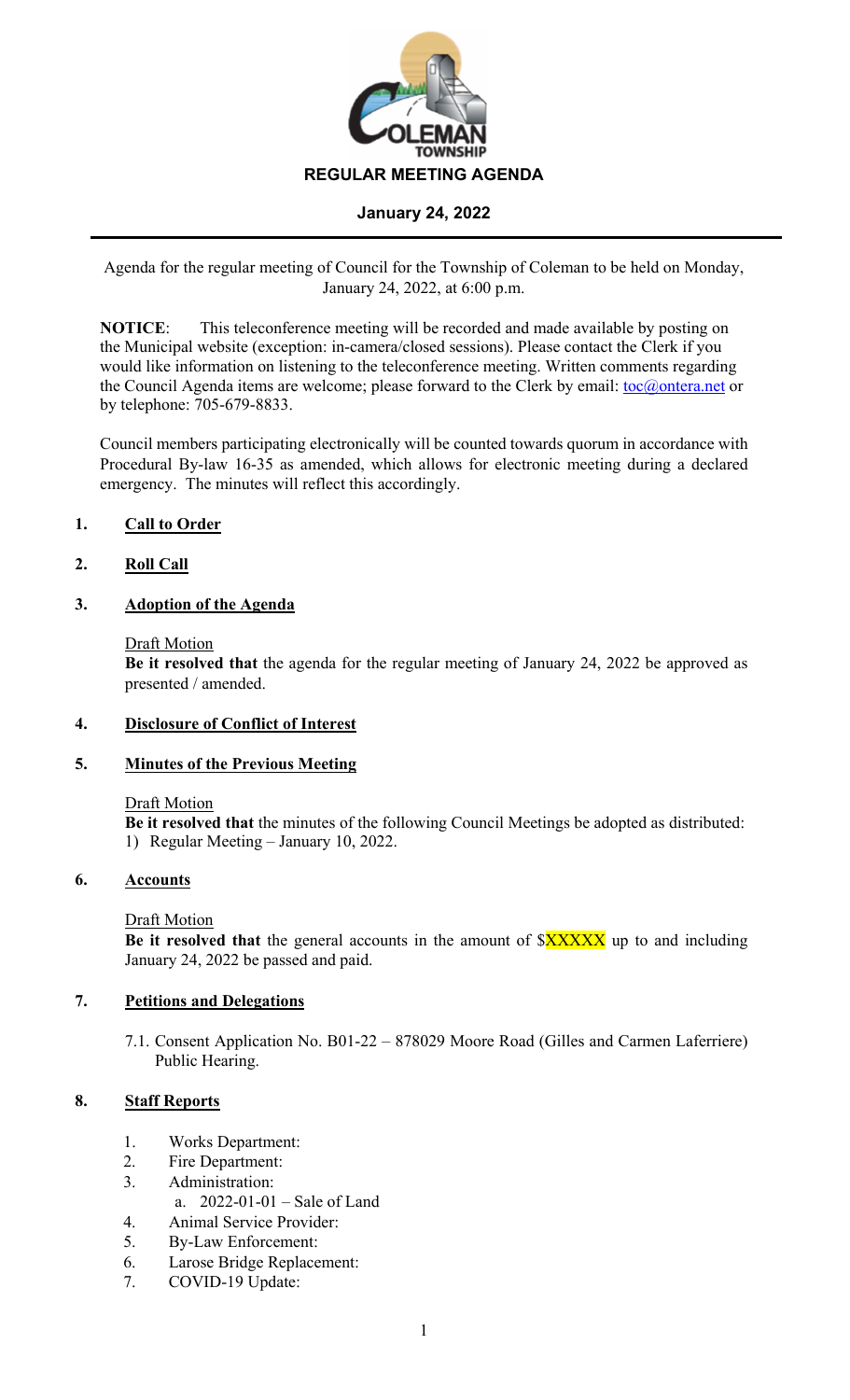

Draft Motion Be it resolved that the Staff Reports be noted and listed in the minutes of this meeting.

### **9. By-laws**

9.1. By-law 22-03 – Establish Tax Ratios

### Draft Motion

Be it resolved that By-Law No. 22-03 being a By-Law for establishing tax ratios for 2017 be read a first and second time.

### Draft Motion

Be it resolved that By-Law No. 22-03 be read a third and final time and be passed and enacted.

9.2. By-law 22-04 – Interim Tax Levy 2022

### Draft Motion

Be it resolved that By-Law No. 22-04 being a By-Law to provide for an interim tax levy be read a first and second time.

### Draft Motion

Be it resolved that By-Law No. 22-04 be read a third and final time and be passed and enacted.

9.3. By-law 22-05 – Sale of Land

### Draft Motion

Be it resolved that By-Law No. 22-05 being a by-law to authorize the Sale of Land to Alex and Ashley Bain be read a first and second time.

# Draft Motion

Be it resolved that By-Law No. 22-05 be read a third and final time and be passed and enacted.

# **10. Business Arising from the Minutes**

## **11. New Business**

11.1. Conferences: 11.1.1. 2022 FONOM Conference – May 9-11, 2022 in North Bay.

## 11.2. Motions:

# **12. Committee Reports**

- 12.1 Public Works
- 12.2 Finance
- 12.3 Government Liaison, TeMAG and TMA
- 12.4 Tourism & Recreation

# **13. Correspondence**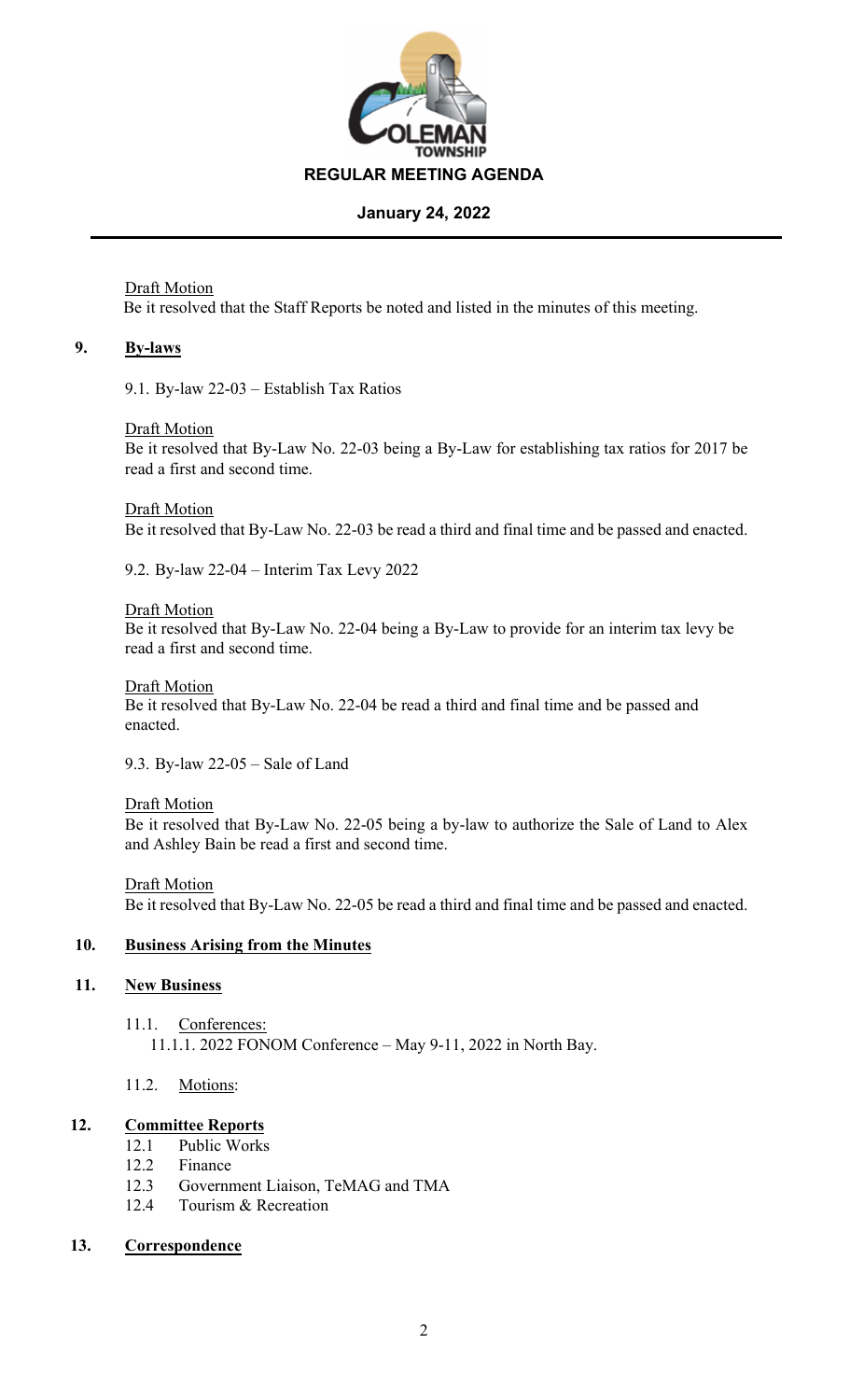

| <b>Item</b><br>No. | <b>Received</b><br><b>Date</b> | Originator                                                                           | <b>Subject</b>                                                                                                                                         |
|--------------------|--------------------------------|--------------------------------------------------------------------------------------|--------------------------------------------------------------------------------------------------------------------------------------------------------|
| 13.1               | January 19                     | Town of Bracebridge                                                                  | Support for Muskoka Parry Sound<br><b>Sexual Assault Services (MPSSAS)</b><br>Receive Increased and Sustainable<br>Provincial Funding (Mayor G. Smith) |
| 13.2               | January 11                     | District of Timiskaming<br><b>Social Services</b><br><b>Administration Board</b>     | DTSSAB 2022 Board Meeting<br>Schedule and Budget Proposal Date                                                                                         |
| 13.3               | January 10                     | Ministry of Northern<br>Development, Mines, Natural<br><b>Resources and Forestry</b> | Excess Soil municipal notification Jan<br>6 22                                                                                                         |
| 13.4               |                                | Ministry of Municipal Affairs<br>and Housing                                         | Update on Regulations for Bill 276<br>and Bill 13                                                                                                      |
| 13.5               | January 17                     | Ministry of Finance                                                                  | First Payment of 2022 OMPF to be<br>processed                                                                                                          |
| 13.6               | January 7                      | Ontario Clean Water Agency                                                           | Info on Continuity of Operations<br>following the announcement of<br>Province Temporarily Moving to<br>Modified Step 2 of the Roadmap to<br>Reopen.    |
| 13.7               | January 17                     | Ministry of the Environment,<br><b>Conservation and Parks</b>                        | Proposed Changes to the<br><b>Environmental Assessment</b><br>Requirements for Advanced<br>Recycling Facilities and Webinar<br>Invitation              |
| 13.8               | January 14                     | Town of Plympton-Wyoming                                                             | Fire Safety Measures - Request to<br>Review the Ontario Fire Code Retrofit<br>Section 9.5                                                              |
| 13.9               | January 18                     | Timiskaming Health Unit                                                              | THU Updates Self-Isolation Class<br>Order                                                                                                              |
| 13.10              | January 19                     | Temiskaming Municipal<br>Association                                                 | <b>Boreal Medieval Forest Project</b>                                                                                                                  |

## **Draft Motion**

Be it resolved that correspondence items 13.1 to 13.10 be noted, filed and recorded in the minutes of this meeting.

# **14. Notice of Motion**

## **15. In camera (closed) session**

# Draft Motion

**Whereas** Section 239(2) states that a meeting or part of a meeting may be closed to the public if the subject matter being considered is:

- (b) personal matters about an identifiable individual, including municipal or local board employees;
- (c) a proposed or pending acquisition or disposition of land by the municipality or local board;
- (e) litigation or potential litigation, including matters before administrative tribunals, affecting the municipality or local board;